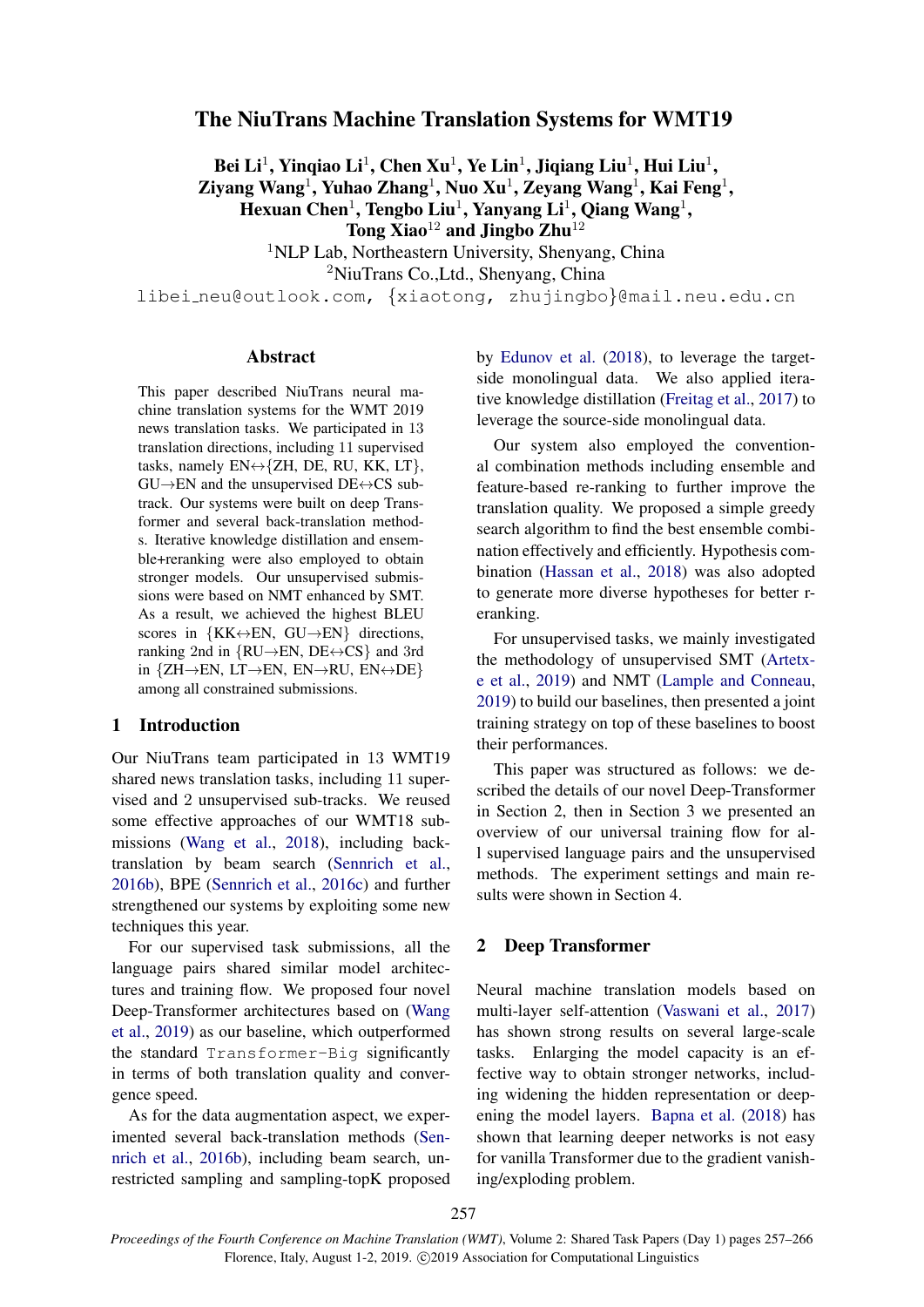

Figure 1: Examples of pre-norm residual unit and postnorm residual unit.  $F = sub-layer$ , and  $LN = layer$  normalization.

[Wang et al.](#page-9-2) [\(2019\)](#page-9-2) emphasized that the location of layer normalization played a vital role when training deep Transformer. In early versions of Transformer [\(Vaswani et al.,](#page-9-3) [2017\)](#page-9-3), layer normalization was placed after the element-wise residual addition (see Figure 1(a)). While in recent implementations [\(Vaswani et al.,](#page-9-4) [2018\)](#page-9-4), layer normalization was applied to the input of every sublayer(see Figure 1(b)), which can provide a direct way to pass error gradient from top to bottom. In this way pre-norm Transformer is more efficient for training than post-norm (vanilla Transformer) when the model goes deeper. Remarkably, a dynamic linear combination of previous layers method<sup>[1](#page-1-0)</sup> can further improve the translation quality. Note that we built our deep self-attentional counterparts in pre-norm way as default. In this section we described the details about our deep architectures as below:

Pre-Norm Transformer: In recent Ten-sor[2](#page-1-1)Tensor implementations<sup>2</sup>, layer normalization [\(Lei Ba et al.,](#page-8-7) [2016\)](#page-8-7) was applied to the input of every sub-layer which the computation sequence could be expressed as: *normalize*→*Transform*→*dropout*→*residual-add*. In this way we could successfully train a deeper pre-norm Transformer within comparable performance with Transformer-Big or even better, only one fourth training cost.

Pre-Norm Transformer-RPR: We found Transformer-RPR [\(Shaw et al.,](#page-9-5) [2018\)](#page-9-5) which simultaneously incorporating relative position information with sinusoidal position encodings for sequences in pre-norm style could outperform the pre-norm Transformer with the same encoder depth. We used clipping distance  $k = 20$  with the unique edge representations per layer and head.

Pre-Norm Transformer-DLCL: The Transformer-DLCL employed direct links with all the previous layers and offered efficient access to lower-level representations in a deep stack. An additional weight matrix  $W_{l+1} \in R^{L \times L}$ was used to weigh each incoming layer in a linear manner. This method can be formulated as:

<span id="page-1-2"></span>
$$
\Psi(y_0, y_1...y_l) = \sum_{k=0}^{l} W_k^{l+1} LN(y_k)
$$
 (1)

Eq[.1](#page-1-2) provided a way to learn preference of layers in different levels of the stack,  $\Psi(y_0, y_1...y_l)$ was the combination of previous layer representation. Furthermore, this method is model architecture free which we can integrate with either prenorm Transformer or pre-norm Transformer-RPR for further enhancement. The details can be seen in [Wang et al.](#page-9-2) [\(2019\)](#page-9-2).

### 3 System Overview

### 3.1 Data Filter

Previous work [\(Junczys-Dowmunt,](#page-8-8) [2018;](#page-8-8) [Wang](#page-9-0) [et al.,](#page-9-0) [2018;](#page-9-0) [Stahlberg et al.,](#page-9-6) [2018\)](#page-9-6) indicated that rigorous data filtering scheme is crucial, or it will lead to catastrophic loss in quality, especially in  $EN \leftrightarrow DE$  and  $EN \leftrightarrow RU$ . For most language pairs, we filter the training bilingual corpus with the following rules:

- Normalize punctuation with Moses scripts except the  $ZH \leftrightarrow EN$  language pair.
- Filter out the sentences longer than 100 words, or exceed 40 characters in a single word.
- Filter out the sentences which contain HTML tags or duplicated translations.
- Filter out the sentences which both the source and the target side are identical language.
- Filter out the sentences whose alignment s-cores obtained by fast-align<sup>[3](#page-1-3)</sup> are lower than -6.
- The word ratio between the source and the target must not exceed 1:3 or 3:1.

After several data augmentation methods to leverage monolingual data in order to further boost translation quality, the same data filter strategy was employed.

<span id="page-1-0"></span><sup>&</sup>lt;sup>1</sup>We called it as Transformer-DLCL in the subsequent sections

<span id="page-1-1"></span><sup>2</sup>[https://github.com/tensorflow/](https://github.com/tensorflow/tensor2tensor) [tensor2tensor](https://github.com/tensorflow/tensor2tensor)

<span id="page-1-3"></span><sup>3</sup>[https://github.com/clab/fast\\_align](https://github.com/clab/fast_align)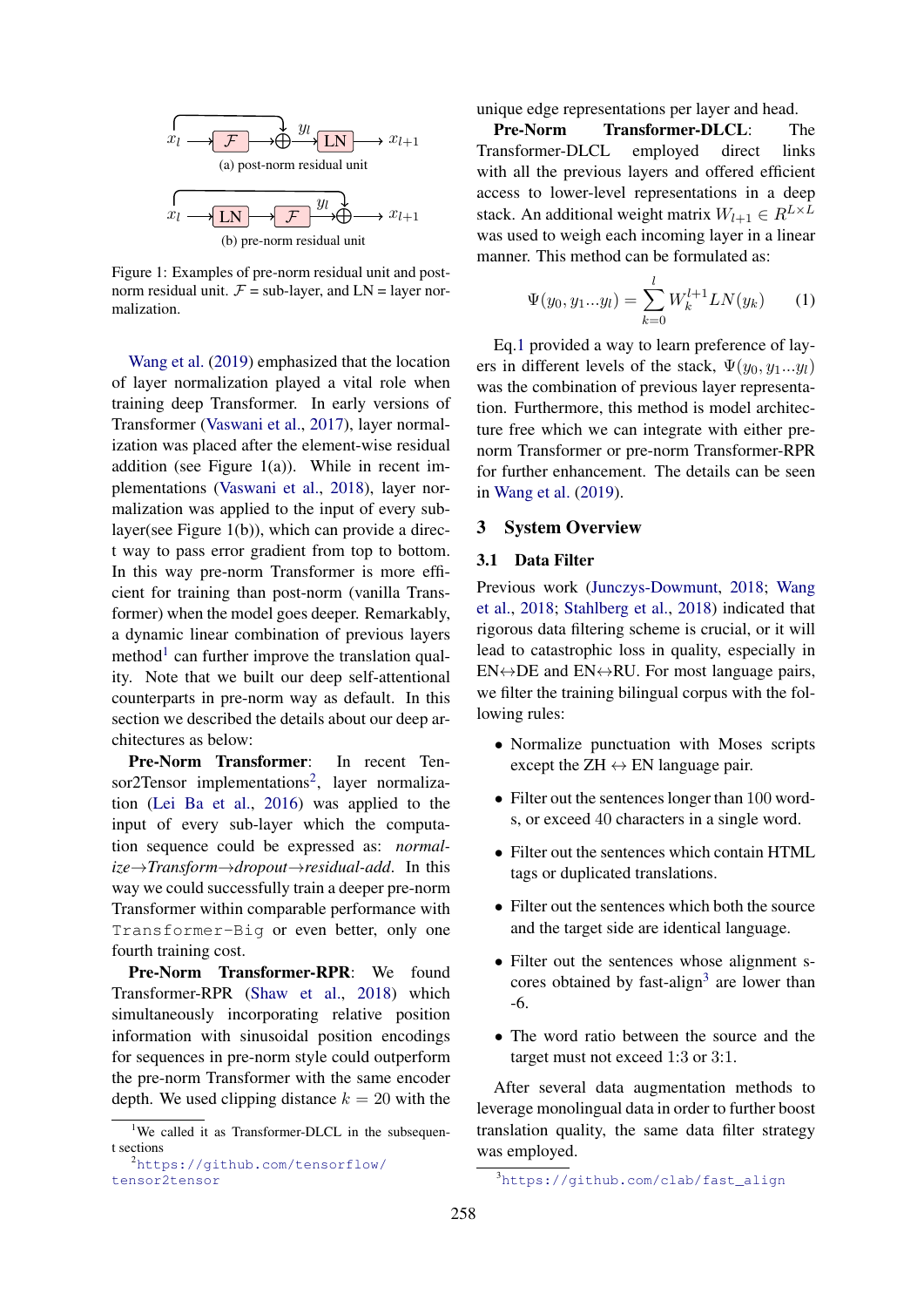### 3.2 Back Translation

Back-translation [\(Sennrich et al.,](#page-8-0) [2016b\)](#page-8-0) is an essential method to integrate the target side monolingual synthetic knowledge when building a stateof-the-art NMT system. Especially for lowresource language tasks, it's indispensable to augment the training data by mixing the pseudo corpus with the parallel part, in that the target side lexicon coverage is insufficient, such as EN  $\leftrightarrow$ {KK, GU} only consist of 0.11M and 0.5M bilingual data, respectively.

How to select the appropriate sentences from the abundant monolingual data is a crucial issue due to the limitation of equipment and huge overhead time. We trained a 5-gram language model based on the mixture of development set and bilingual-target side data to score the monolingual sentences. In addition, considering the impact of sequence length, we set a threshold range from 10 to 50.

Recent work [\(Edunov et al.,](#page-8-1) [2018\)](#page-8-1) has shown that different methods of generating pseudo corpus made discrepant influence on translation performance. [Edunov et al.](#page-8-1) [\(2018\)](#page-8-1) indicated that sampling or noisy synthetic data gives a much stronger training signal than data generated by beam or greedy search. This year we attempted several data augmentation methods as follows:

- Beam search: Generated target translation by beam search with beam 4.
- Sampling: Selected a word randomly from the whole distribution each step which increases the diversity of pseudo corpus compared with beam search, but low precision.
- Sampling Top-K: Selected a word in a restricted way that only top-K (we set K as 10) words can be chosen.

It's worthy noting that experimental results on different language pairs behaved inconsistent: sampling is more helpful when it comes to low-resource problem like Kazakh, Gujarati and Lithuanian. Oppositely, we observed that language pairs with abundant parallel corpus like  $ZH \leftrightarrow EN$  are insensitive to sampling method, and slight improvement by restricted sampling which selected from top-10 candidates. We used different strategies to leverage monolingual resource for specific task which we will show detail description in Section4.

## <span id="page-2-0"></span>3.3 Greedy Based Ensemble

Ensemble decoding is an effective system combination method to boost machine translation quality via integrating the predictions of several single models at each decode step. It has been proved effective in the past few years' WMT tasks [\(Wang](#page-9-0) [et al.,](#page-9-0) [2018;](#page-9-0) [Deng et al.,](#page-8-9) [2018;](#page-8-9) [Junczys-Dowmunt,](#page-8-8) [2018;](#page-8-8) [Sennrich et al.,](#page-8-10) [2016a\)](#page-8-10). We enhanced the single model by employing deep self-attentional models. Note that the improvement is poor if the single models performed strong enough and no significant benefits from increasing the participant quantity. So it's necessary to utilize the models sufficiently to search for a better combination on the development set. We adopted an easily operable greedy-base strategy as the following:

Algorithm 1 An Simple ensemble algorithm based on greedy search

#### Input:

a model list  $\Omega_{cand}$  sorted by the development scores.

#### Output:

a final model list  $\Phi_{final}$ .

- 1: for all 4\_model\_combination that model  $\in$  $top - 8$  models **do**
- 2: Ensemble decoding to get the score
- 3: end for
- 4: Choose the best 4model combination as the initial  $\Phi_{final}$ .
- 5: repeat
- 6: Shift the single model from the rest of  $\Omega_{cand}$  to the  $\Phi_{final}$  which performs better when combined with  $\Phi_{final}$ .
- <span id="page-2-1"></span>7: until there is tiny improvement as the model number increases

To ensure the diversity among the candidate models, we constructed a single model from several perspectives, such as different initialization seed, training epochs, model sizes and network architectures described in Section 2. On the development set, this algorithm can consistently improve nearly 1-1.5 BLEU scores over the best single model across all the tasks in which we have participated.

#### 3.4 Iterative Knowledge Distillation

A natural idea to further boost the performance of the ensemble model obtained in Section [3.3](#page-2-0) is to alternate knowledge distillation [\(Hinton et al.,](#page-8-11)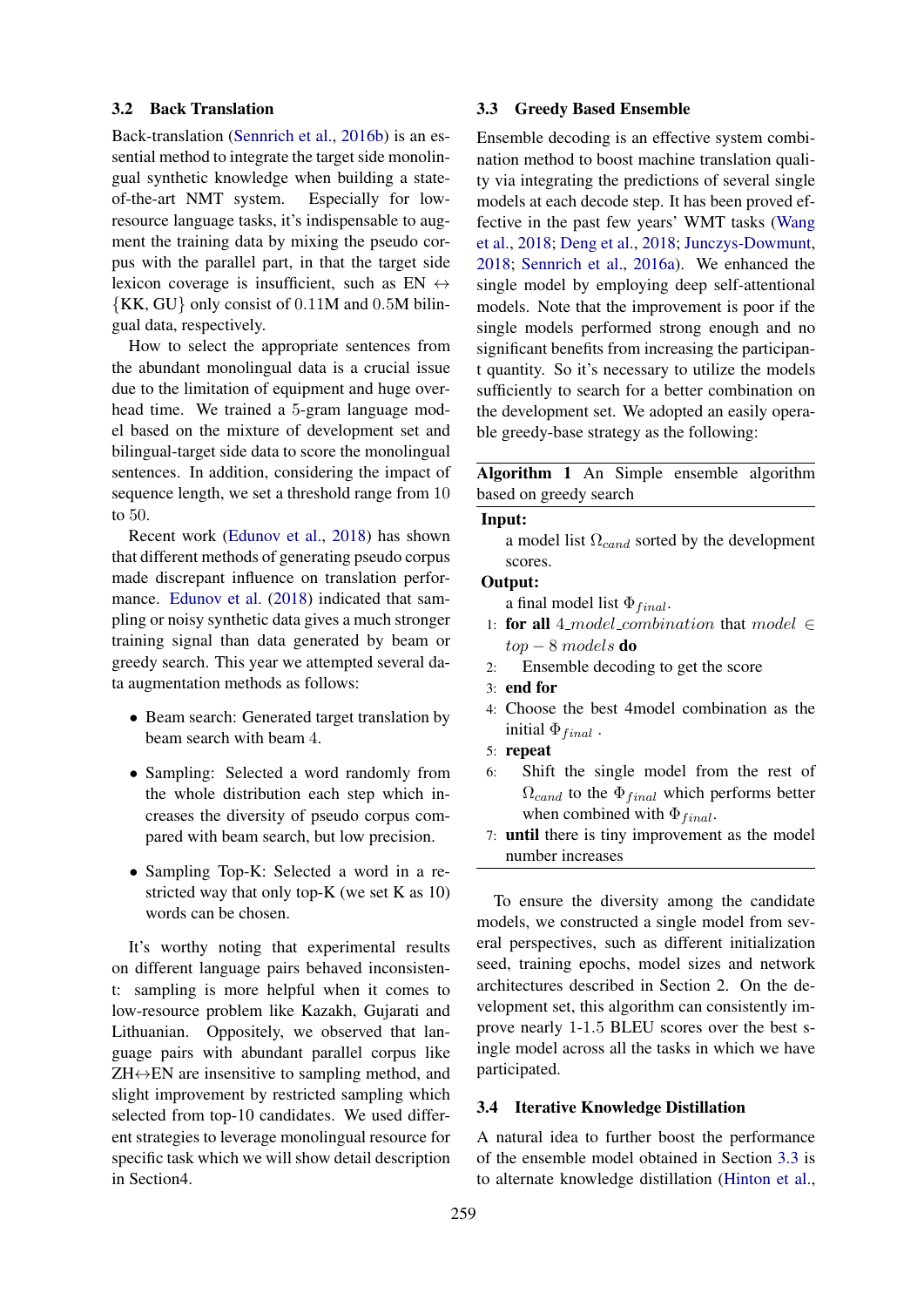<span id="page-3-0"></span>

Figure 2: A simple example of Iterative Knowledge Distillation with 5 students, 2 teachers and 2 iterations

[2015;](#page-8-11) [Freitag et al.,](#page-8-2) [2017\)](#page-8-2) and ensemble iteratively. The naive approach started with a list of single model candidates as the students and the best 4 models combination retrieved from Algorithm [1](#page-2-1) as the teacher. Sequence-level knowledge distillation [\(Kim and Rush,](#page-8-12) [2016\)](#page-8-12) was then applied to finetune each student model with additional source data. With these enhanced student models, a stronger 4 models combination can be produced through Algorithm [1.](#page-2-1) We iterated this process until less than 0.1 BLEU improvement on the validation set.

However, in the preliminary experiments we found that such iteration didn't yield good results as we expected. We attributed this phenomenon to the deficiency of model diversity, due to the fact that all students were collapsed to a similar optimum induced by the same teacher they learnt from, which limited the potential gain from iteration. To avoid this, in each step of the iteration, we split the candidates into 4 subsets randomly and assign each subset a distinct teacher model sampled from the top-4 models combinations, then fine-tuned each model within the same subset with its corresponding teacher model. Moreover, we added additional 2M source-side monolingual data in each step to better preserve the model diversity. Figure [2](#page-3-0) shows an example.

### 3.5 Feature Reranking

This year we adopted an hypothesis combination strategy to pick up a potentially better translation from the N-best consisting of several different ensemble outputs. For example we generated 96 hypothesises by 8 different ensemble systems, and set the beam size as 12 during the decoding procedure instead of obtaining all 96 outputs from a single but best ensemble model. The oracle computed by sentence-level BLEU script on development set indicated that hypothesis combination achieved 5 BLEU scores higher compared with the single ensemble output. Our reranking features would be described on five aspects as follows:

Right-to-Left Models: NMT models generate the target translations in a left to right fashion, so it's obvious that incorporating models which generate the target sentences in reverse order can be complementary [\(Stahlberg et al.,](#page-9-6) [2018\)](#page-9-6). We trained four deep Transformer-DLCL models with different hyper-parameter settings by reversing the target side sentence, followed by ensemble knowledge distillation method to enhance the single model performance. Experiment results showed that the accuracy of the reverse model was extremely necessary, or you may even get worse results.

Target-to-Source Models: Re-scoring between the hypothesis and the source input by targetto-source systems. In addition Target-to-Source-Right-to-Left models were needed.

Language Model: We both used a 5-gram language model and a deep self-attention language model trained on target monolingual data.

Cross-lingual Sentence Similarity: We mixed the source-to-target and target-to-source training data about 1:1 to train a cross-lingual translation model, in order to compute the cosine similarity between the n-best hypothesis and the source sentence-level vectors [\(Hassan et al.,](#page-8-3) [2018\)](#page-8-3) .

Sentence-Align Score: We used fast-align tool to evaluate the alignment probability between the source and the target.

Translation Coverage: A SMT phrase-table to obtain the top-50 translation for each source-totarget word pair. In this way, the translation coverage score can be easily gained with respect to the dual direction hits in the dictionary with length normalization.

We rescored 96-best outputs generated by several ensemble systems using a rescoring model consisting of features above by K-batched MI-RA [\(Cherry and Foster,](#page-8-13) [2012\)](#page-8-13) algorithm which is widely used in Moses<sup>[4](#page-3-1)</sup>.

<span id="page-3-1"></span><sup>4</sup>[https://github.com/moses-smt/](https://github.com/moses-smt/mosesdecoder) [mosesdecoder](https://github.com/moses-smt/mosesdecoder)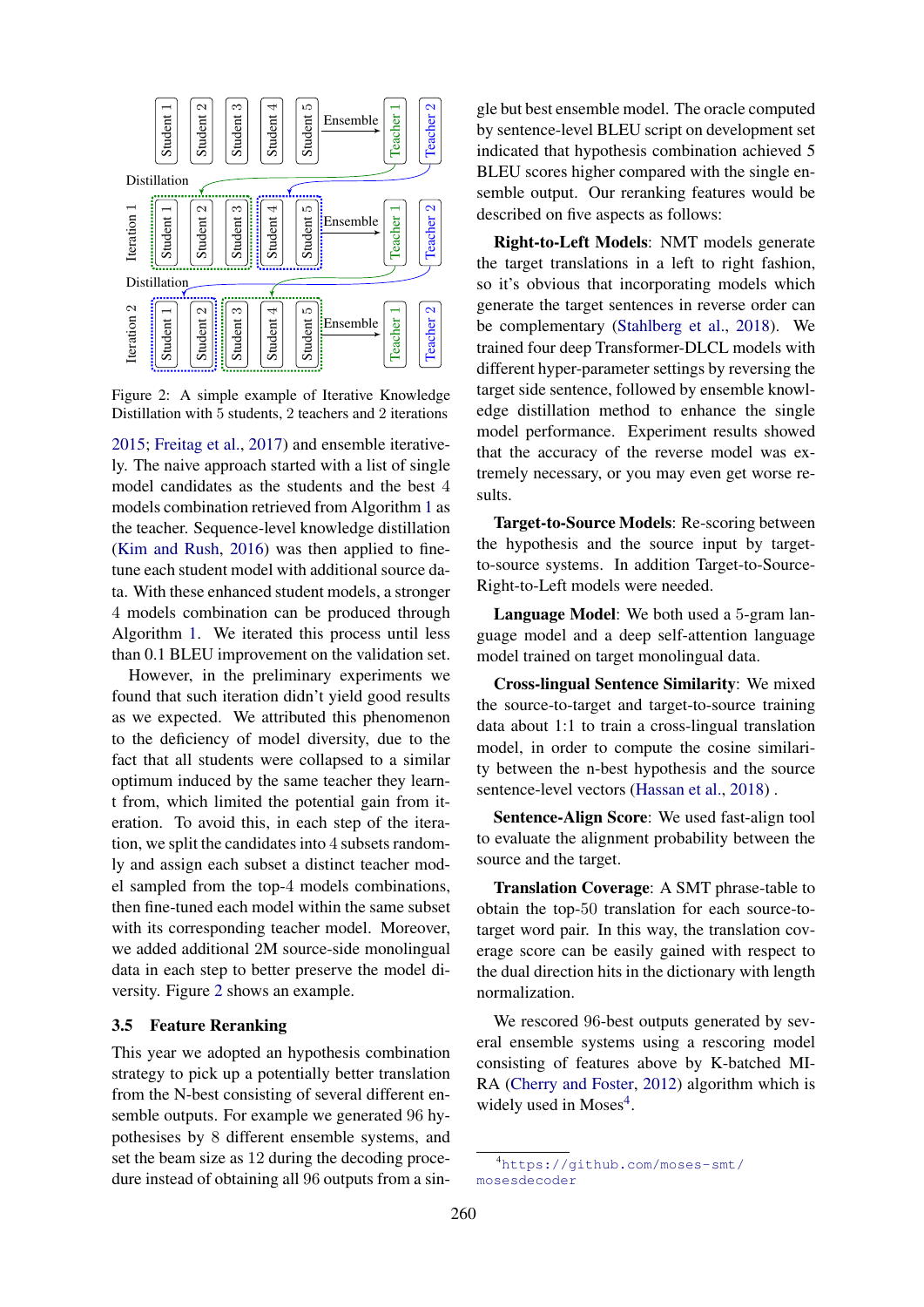### 3.6 Unsupervised NMT

We also participated in the unsupervised translation tasks with only the monolingual data provided by WMT organizer. We both attempted the unsupervised SMT and NMT, then combined them for better results. To train SMT models, the unsupervised tuning [\(Artetxe et al.,](#page-8-4) [2019\)](#page-8-4) was applied to further enhance the unsupervised SMT system, which employed a small pseudo generated by the target-to-source system to adjust weights of the source-to-target system. We followed [Artetxe](#page-8-4) [et al.](#page-8-4) [\(2019\)](#page-8-4) to exploit subword information into unsupervised SMT system, which two additional weights were added to the initial phrase-table. The new features employed a character-level similarity function instead of word translation probabilities, which are analogous to the lexical weightings.

For unsupervised NMT, the techniques we used were based on the recently proposed method for unsupervised machine translation [\(Lample and](#page-8-5) [Conneau,](#page-8-5) [2019\)](#page-8-5), including proper initialization, leveraging a strong language model and iterative back-translation [\(Lample et al.,](#page-8-14) [2018\)](#page-8-14). Our systems were initiated by cross-lingual masked language model, which brought significant improvement than cross-lingual embedding method. After that, the standard NMT architecture can be trained by only leveraging monolingual data using combining denoising auto-encoding and iterative back-translation. We adopted two training strategies combining both NMT and SMT models to further enhance our unsupervised system:

- Generate the pseudo corpus by SMT and warmup the NMT models restricted in first 1000 training steps, then we used the pseudo corpus generated by NMT systems for the remained training.
- We mixed the pseudo corpus consisting of N-MT and SMT outputs in 1:1 at the beginning, and we increased the ratio of NMT pseudo corpus iteratively until there was no significantly improvement on validation set.

### 4 Experiments and Results

For all supervised tasks, we used deep selfattentional models as our baseline, and we also experimented the shallow and wide counterparts to verify its effectiveness with the same training corpus. Preliminary experiments indicated that

our deep models can even outperform the standard Transformer-Big by 0.7-1.3 BLEU scores on different language pairs. All of our experiments employed 25/30 encoder layers and 6 decoder layers, both embedding and hidden size have a dimension of 512, 8 heads for the self-attention and encoder-decoder attention mechanisms. We shared the target-side embedding and softmax matrix. All BLEU scores were reported with mteval-v13a.pl<sup>[5](#page-4-0)</sup>. Next, we will show details for different language pairs in the following subsections.

#### 4.1 Experiment setting

We implemented deep fashion models based on Tensor2Tensor, all models were trained on eight 1080Ti GPUs. We used the Adam optimizer with  $\beta_1 = 0.97, \beta_2 = 0.997$  and  $\epsilon = 10^{-6}$  as well as gradient accumulation due to the high GPU memory consumption. The training data was reshuffled after finishing each training epoch, and we batched sentence pairs by target-side sentences lengths, with 8192 tokens per GPU. Large learning rate and warmup-steps were chosen for faster convergence. We set max learning rate as 0.002 and warmup-steps as 8000 for most language pairs including  $EN \leftrightarrow \{ZH, RU, KK, LT\}$ . Specifically in  $EN \leftrightarrow DE$  task, 16000 warmup-steps achieved better results. During training, we also employed label smoothing with a confidence score 0.9 and all the dropout probabilities were set to 0.1. Furthermore, we averaged the last 15 checkpoints of a single training process for all language pairs. The models were saved and validated every 20 minutes.

#### 4.2 English  $\leftrightarrow$  Chinese

For  $ZH \leftrightarrow EN$  system, our parallel corpus included CWMT, wikititles-v1, NewsCommentary-v14, and 30% randomly sampled data from UN corpus. All parallel data were segmented by NiuTrans [\(X](#page-9-7)[iao et al.,](#page-9-7) [2012\)](#page-9-7) word segmentation toolkit. After the preprocessing, we trained BPE [\(Sennrich et al.,](#page-9-1) [2016c\)](#page-9-1) models with 32, 000 merge operations for both sides respectively.

For back-translation, we trained 25-layers transformer models using WMT18 [\(Wang et al.,](#page-9-0) [2018\)](#page-9-0) training data for both directions. We selected 10M NewsCrawl2018 monolingual data for ZH→EN and the combination of XinHua and XMU data

<span id="page-4-0"></span><sup>5</sup>[https://github.com/mosessmt/](https://github.com/mosessmt/mosesdecoder/blob/master/scripts/generic/mtevalv13a.pl) [mosesdecoder/blob/master/scripts/](https://github.com/mosessmt/mosesdecoder/blob/master/scripts/generic/mtevalv13a.pl) [generic/mtevalv13a.pl](https://github.com/mosessmt/mosesdecoder/blob/master/scripts/generic/mtevalv13a.pl)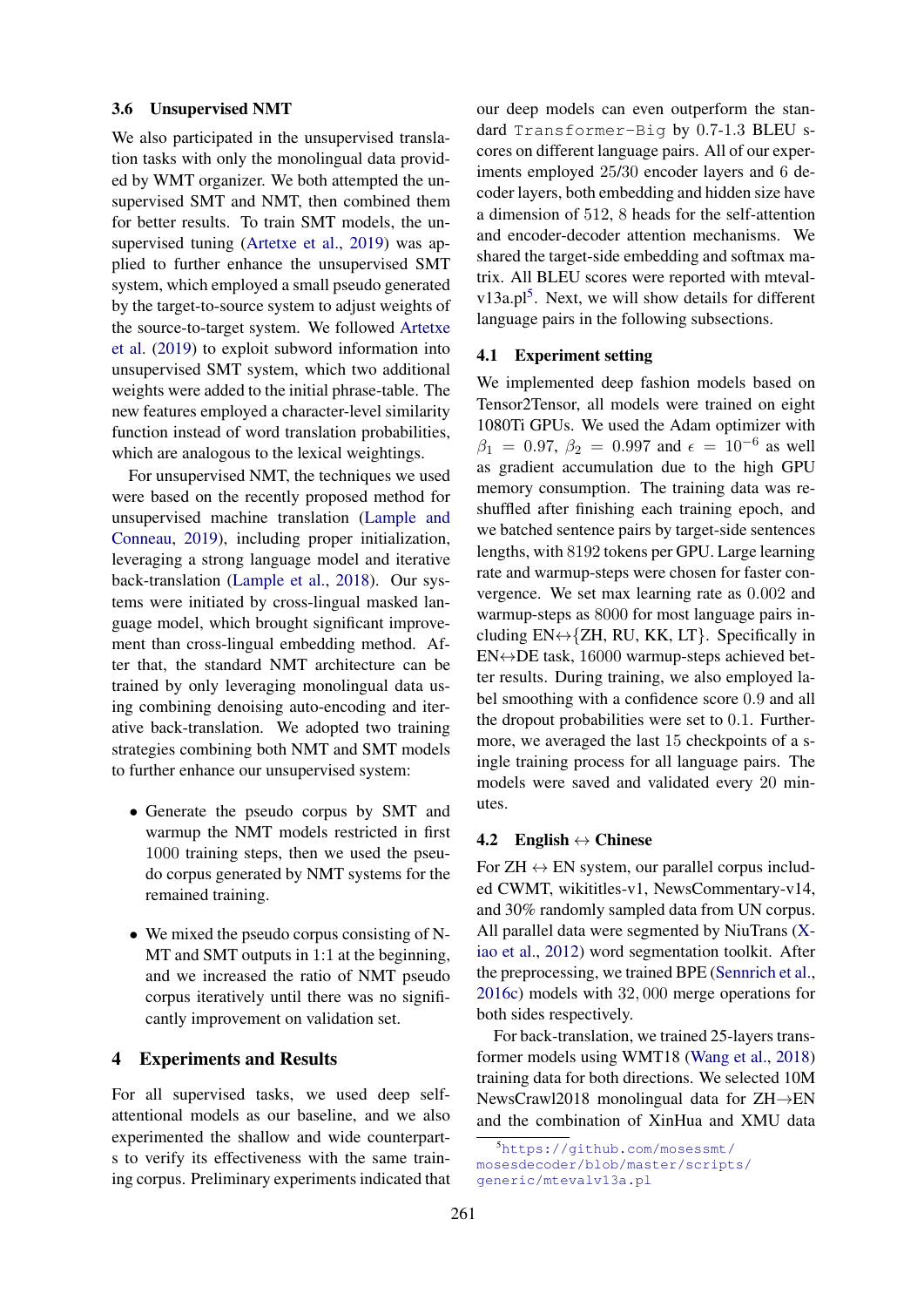for EN→ZH. Experimental results from table [1](#page-5-0) showed that generating the pseudo corpus by beam search brought significant improvement on *newstest2018* for ZH↔EN. Meanwhile, for EN→ZH system, additional pseudo corpus<sup>[6](#page-5-1)</sup> by samplingtop10 could obtain +0.7 BLEU scores on *newstest2018*, but exhibited negative impact on *newstest2019*.

For ZH→EN, we trained 12 models with different configurations, e.g., layers, batch size, filters, seed, etc. The best performance on our development set *newstest2018* gained +1.6 BLEU improvement over Transformer-Base, even +0.7 BLEU higher than that of Transformer-Big. Iterative Knowledge Distillation with 4 teachers, 3 iterations and 1 epoch per iteration gave +1.6 BLEU improvement over the best single model. To this end, almost +4 BLEU improvement was observed on *newstest2019*. Through greedy based ensemble algorithm, we selected the best 8-model combination on *newstest2018* and boosted our system performance by +0.8 BLEU. Our reranking model contained 27 features, including 4 L2R-Ensemble, 4 R2L-Ensemble, 4 T2S-Ensemble, 4 T2S-R2L-Ensemble and other features mentioned in Section 3.5.

For  $EN \rightarrow ZH$ , we used the same training settings to obtain our best system. The results after applying each component are reported in Table [1.](#page-5-0) Surprisingly, adding pseudo corpus hindered our system improvement on *newstest2019*, yet gained +3.7 BLEU improvement on *newstest2018*. One possible explanation is that the construction of test set in this year is different from those in previous years.

<span id="page-5-0"></span>

|               | EN-ZH  |        | <b>ZH-EN</b> |        |
|---------------|--------|--------|--------------|--------|
| System        | 18test | 19test | 18test       | 19test |
| <b>Base</b>   | 38.3   | 35.7   | 24.2         |        |
| +Beam         | 41.3   | 36.1   | 26.2         | 27.0   |
| $+S$ -TopK    | 42.0   | 35.9   |              |        |
| Big           | 43.2   | 37.1   | 27.1         | 27.7   |
| DLCL25RPR     | 43.9   | 38.2   | 27.8         | 29.1   |
| $+$ EKD       | 44.6   | 39.3   | 29.6         | 33.0   |
| $+Ensemble$   | 45.1   | 39.8   | 30.4         | 34.0   |
| $+$ Reranking | 45.6   | 39.9   | 30.9         | 34.2   |

Table 1: Results for  $EN \leftrightarrow ZH$  on official WMT test

### 4.3 English  $\leftrightarrow$  German

Table [2](#page-5-2) presents the BLEU scores on *newstest2018* and *newstest2019* for EN↔DE tasks. All parallel training data released were used and we adopted the dual conditional cross-entropy method [\(Junczys-Dowmunt,](#page-8-8) [2018\)](#page-8-8) to filter out the noise data in ParaCrawl corpus, resulting in 10M bilingual sentence pairs. A joint BPE model was applied in both directions with 32, 000 merge operations. Moreover, we selected shared vocabulary for both language pairs.

The target-side monolingual data played an important role in the success of this language pairs. We back-translated 10M monolingual in-domain data from the collection of NewsCrawl2016-2018 filtered by XenC [\(Rousseau,](#page-8-15) [2013\)](#page-8-15). We observed that generating pseudo corpus via random sampling is much more effective than beam search with the same volume of monolingual sentences, resulting in 2.5/3.7 BLEU improvement on *newstest2018* for EN→DE and DE→EN respectively. Transformer-DLCL with 25 encoder layers and 4096 filters obtained +2.5/1.7 BLEU improvement. Iterative Knowledge Distillation and 8 models combination yielded another +0.8/1.4 BLEU scores. Unfortunately, we failed to identify any significant improvement from reranking in terms of validation BLEU scores. Perhaps the features we used were not strong enough to score the n-best properly. It's worth noting that we re-normalized the quotes in German for the additional 1.8 BLEU improvement on EN→DE.

<span id="page-5-2"></span>

|                  | EN-DE  |        | <b>DE-EN</b> |        |
|------------------|--------|--------|--------------|--------|
| System           | 18test | 19test | 18test       | 19test |
| Base             | 41.4   | 38.3   | 40.8         | 42.3   |
| +Paracrawl       | 43.2   | 39.5   | 42.7         | 44.7   |
| +Beam            | 44.0   | 39.7   | 46.2         | 45.0   |
| $+$ Sampling     | 45.7   | 40.7   | 46.4         | 45.5   |
| DLCL25filter4096 | 48.2   | 42.7   | 48.1         | 47.0   |
| $+$ EKD          | 48.6   | 44.2   | 47.0         | 47.6   |
| $+E$ nsemble     | 49.4   | 45.5   | 48.4         | 48.3   |

Table 2: Results for  $EN \leftrightarrow DE$  on official WMT test set

## 4.4 English  $\leftrightarrow$  Russian

For  $EN \leftrightarrow RU$ , we used the following resource provided by WMT, including News Commentaryv14, ParaCrawl-v3, CommonCrawl and Yandex Corpus. The parallel corpus we used was comprised of 7.66M sentences after removing the bad

<span id="page-5-1"></span><sup>&</sup>lt;sup>6</sup>We mixed the sampling-topk corpus with the parallel one to fine-tune each single model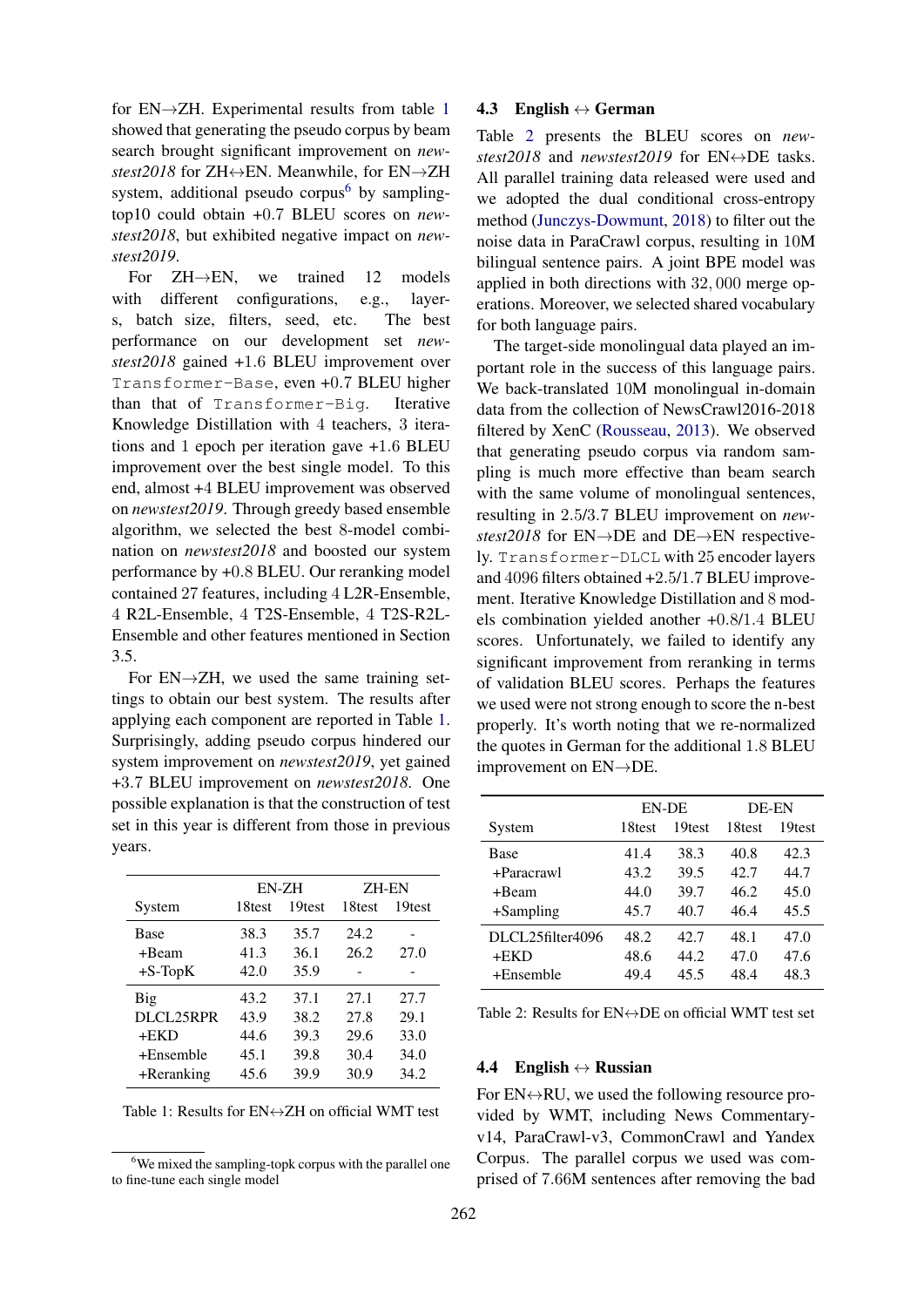case mentioned in Section 3.1. We experimented different BPE code size, ranging from 30, 000 to 80, 000, inspired by the morphology richness of Russian. Considering the efficiency and performance, we finally chose 50, 000 for both directions. We used the same data selection strategy as in  $EN \leftrightarrow DE$  and retained only 16M monolingual data from NewsCrawl2015-2018<sup>[7](#page-6-0)</sup>. The selected sentences were then divided into two equal parts. We generated the pseudo corpus from the first part with beam search sized 4 and trained our NMT models with this corpus together with the parallel ones. The other 8M data were back-translated by random sampling and used to fine-tune each model.

Our final submissions consisted of four Deep Transformer models strengthened by Knowledge Distillation, including DLCL25, DLCL30, DLCL25RPR and DLCL30RPR for EN→RU. The reverse direction contained DLCL25, DL-CL25RPR with 4096 filters, DLCL30RPR and DLCL30Filter with 4096 filters. The overall results of our system were reported in Table [3.](#page-6-1) We observed the same phenomenon as in  $EN\rightarrow ZH$ , where back-translation could yield better results on *newstest2018* but inferior ones on *newstest2019*.

<span id="page-6-1"></span>

|            | <b>EN-RU</b> |        | <b>RU-EN</b>       |        |
|------------|--------------|--------|--------------------|--------|
| System     | 18test       | 19test | 18 <sub>test</sub> | 19test |
| Base       | 29.0         | 27.8   | 30.9               | 38.2   |
| +Beam      | 30.4         | 28.9   | 33.0               | 37.8   |
| +Sampling  | 32.2         | 28.3   | 33.6               | 37.5   |
| DLCL25RPR  | 33.4         | 29.8   | 34.9               | 38.9   |
| +EKD       | 34.1         | 33.1   | 35.9               | 39.5   |
| +Ensemble  | 35.1         | 33.8   | 36.5               | 40.0   |
| +Reranking | 35.5         | 34.0   | 36.7               | 40.0   |

Table 3: Results for  $EN \leftrightarrow RU$  on official WMT test set

### 4.5 English  $\leftrightarrow$  Kazakh

This section described our  $EN \leftrightarrow KK$  submissions, where we ranked No. 1 in both directions. This task was different from the above three language pairs, whose bilingual data, including News Commentary-v14 and English-Kazakh crawled corpus, contained only 97, 000 sentences after filtering. It was not possible to train a large NMT model, with only 2.6/10.1 BLEU on *newsdev2019*

as shown in Table [4.](#page-6-2) We used Russian as the pivotal language to construct the additional  $EN \leftrightarrow KK$ bilingual corpus from the crawled  $RU \leftrightarrow KK$  corpus as well as the RU↔EN one provided by WMT organizers, resulting in 3.78M high-quality bilin-gual data<sup>[8](#page-6-3)</sup>.

For back-translation, we generated the pseudo corpus via random sampling from 2M monolingual data selected by Xenc in the collection of Common Crawl, News Commentary, News crawl and Wiki dumps. This pseudo corpus was extremely effective for our system.

For  $KK \rightarrow EN$  system, we adopted the same training procedure, except that we chose 4M English monolingual sentences from News crawl 2015-2018 instead, which consisted of 2M indomain sentences selected by Xenc and 2M randomly sampled. The detailed experiment results could be seen in Table [4.](#page-6-2)

<span id="page-6-2"></span>

|                    | EN-KK |        | <b>KK-EN</b> |        |
|--------------------|-------|--------|--------------|--------|
| System             | 19dev | 19test | 19dev        | 19test |
| Big                | 2.6   | 1.9    | 10.1         | 11.5   |
| $+Pivot$           | 14.9  | 7.8    | 23.4         | 19.8   |
| $+$ Sampling       | 19.7  | 10.3   | 26.2         | 28.8   |
| DLCL <sub>25</sub> | 20.5  | 10.7   | 26.3         | 29.0   |
| $+RPR$             |       |        | 26.6         | 30.1   |
| $+E$ nsemble       | 21.3  | 11 1   | 26.8         | 30.5   |

Table 4: Results for  $EN \leftrightarrow KK$  on official WMT test set

#### 4.6 English  $\leftrightarrow$  Lithuanian

For  $EN \leftrightarrow LT$  tasks, we used all parallel data available as follows: Europarl-v9, ParaCrawl-v3 and Rapid corpus of EU press releases. Through data filtering mentioned in Section3-1, 1.93M bilingual corpus were remained. Lithuanian monolingual resources containing Common Crawl, Europarl, News crawl and Wiki dumps were back-translated to strengthen the EN→LT translation quality by sampling approach. Similarly, News Crawl from 2015 to 2018 were used for the reverse direction pair. We adopted the same performance improvement pipelines mentioned above, including various deep self-attentional architectures, greedy based ensemble and knowledge distillation teacher, except for feature reranking. We showed the detailed experiment results in Table [5.](#page-7-0)

<span id="page-6-0"></span> $^7$ All monolingual data from NewsCrawl2015-2018 were selected for both directions

<span id="page-6-3"></span><sup>&</sup>lt;sup>8</sup>The training data we used included the pseudo corpus as well as the provided parallel corpus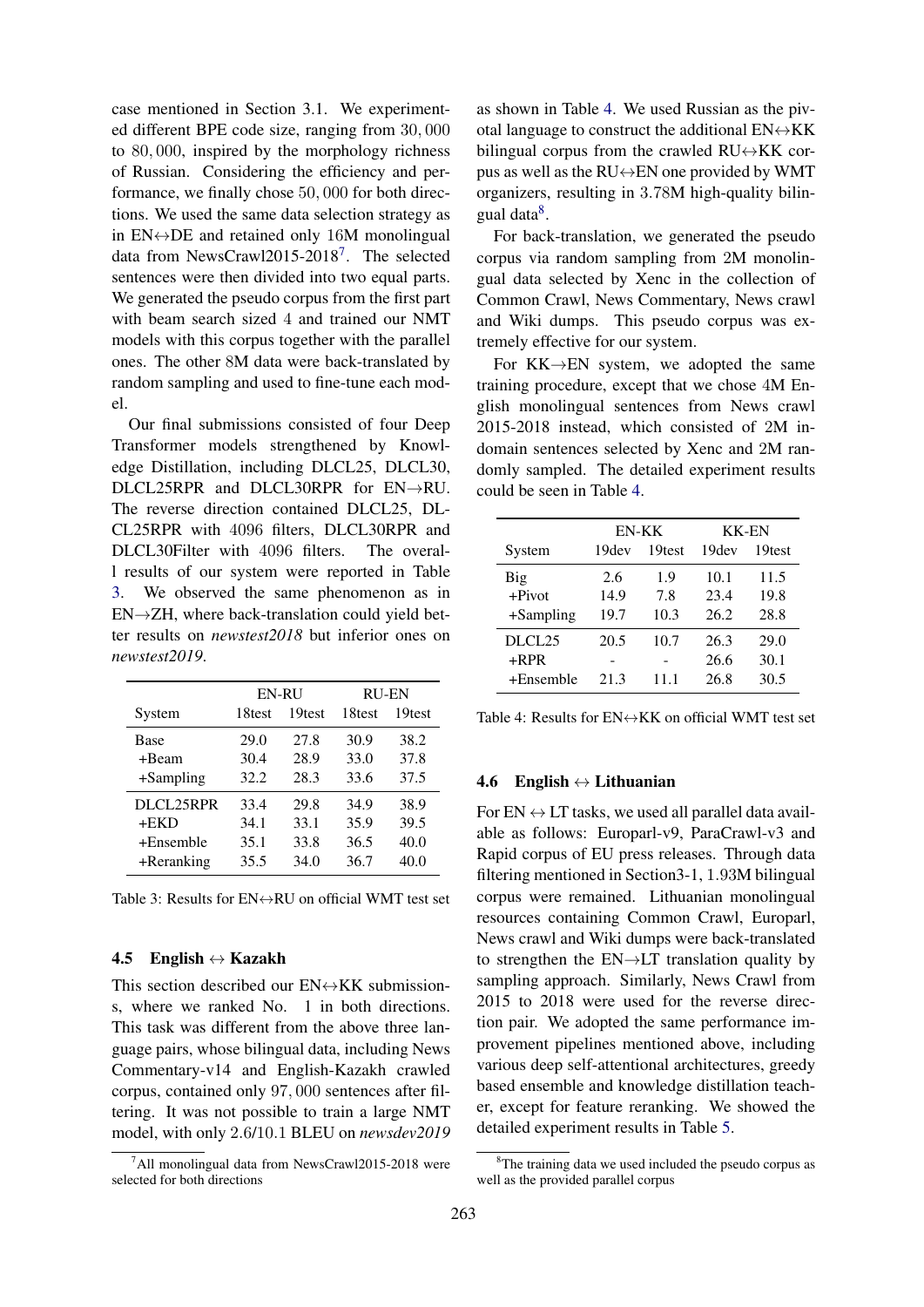<span id="page-7-0"></span>

|              | EN-LT |        | LT-EN |        |
|--------------|-------|--------|-------|--------|
| System       | 19dev | 19test | 19dev | 19test |
| Base         | 18.3  | 11.5   | 2.7.1 | 29.2   |
| $+Pseudo$    | 24.8  | 13.8   | 32.2  | 30.2   |
| DLCL25       | 25.1  | 14.0   | 33.2  | 31.5   |
| $+$ EKD      | 26.1  | 15.0   | 34.6  | 33.8   |
| $+E$ nsemble | 26.7  | 15.2   | 35.1  | 34.3   |

Table 5: Results for  $EN \leftrightarrow LT$  on official WMT test set

## 4.7 Gujarati  $\rightarrow$  English

Our GU→EN system was based on Bible Corpus, crawled corpus, OPUS and wikipedia, a total of 0.5M sentence pairs. Additionally, 1.5M HindEn-Corp corpus were converted to GU→EN bilingual corpus in terms of the alphabet mapping between Gujarati and Hindi languages. Due to the grammar divergence in the two languages, we built a baseline model by bilingual data to score the corpus and removed the bad cases in which the scores were inferior to the threshold predefined. Preliminary experiments have shown that data filtering was extremely crucial, for noisy signals in training data did harm to our translation quality. Only 0.98 bilingual pairs were remained after strict data cleaning, including parallel corpus provided by WMT and pivot pairs originated from HindEnrop corpus.

We used the same approach to select pseudo corpus with KK→EN task, while different generation approach were applied. Our pseudo corpus consisted of two parts: 2M pseudo data by beam search within (1.2, 10) for alpha and beam size respectively and another 1M through randomly sampling. From Table [6](#page-7-1) we found that the data quantity was the key factor to enhance the translation quality in this task, and deep DLCL25RPR took full advantage of deep encoder layers to extract more expressive representations.

## 4.8 German  $\leftrightarrow$  Czech

This section demonstrated our unsupervised result on DE $\leftrightarrow$ CS, Table [7](#page-7-2) presents the BLEU scores on *newstest2013* and *newstest2019*. We removed the duplicated sentences and the sentences with exceptional length ratio. As a result, we used 24.38M Czech monolingual data and 24.36M German monolingual data for each direction respectively from News Crawl2007-2018. All texts were segmented with scripts provides by Moses, and 60, 000 BPE merge operations were applied to un-

<span id="page-7-1"></span>

|               | <b>GU-EN</b> |                    |  |
|---------------|--------------|--------------------|--|
| System        | 19dev        | 19 <sub>test</sub> |  |
| Base          | 3.1          | 3.0                |  |
| $+Pivot$      | 16.3         | 12.5               |  |
| +Beam         | 30.7         | 19.7               |  |
| $+$ Sampling  | 32.5         | 21.3               |  |
| DLCL25RPR     | 34.2         | 22.8               |  |
| $+$ EKD       | 34.9         | 23.8               |  |
| $+E$ nsemble  | 35.5         | 24.6               |  |
| $+$ Reranking | 36.1         | 24.9               |  |

Table 6: Results for EN→GU on official WMT test set

### supervised NMT systems.

We used the Transformer architecture as described in [Lample and Conneau](#page-8-5) [\(2019\)](#page-8-5) that we revised the Transformer-Big with 8 attention heads, learned positional embedding and GELU activation functions. From Table [7](#page-7-2) we observed that through several techniques, the unsupervised SMT has gained significantly improvement on *newstest2013* and *newstest2019*. Moreover, leveraging the pseudo corpus generated by unsupervised-SMT system can bring furthermore enhancement though the unsupervised SMT was inferior to NMT system. We both experimented the training strategies mentioned in Section 3.6, and the iterative training method was more efficient. We only fused two single models in decoding procedure and there is no significant improvement on both valid and test sets. Note that we fixed the quotes in both directions.

<span id="page-7-2"></span>

|                 | DE-CS  |        | $CS$ -DE |        |
|-----------------|--------|--------|----------|--------|
| System          | 13test | 19test | 13test   | 19test |
| <b>SMT</b> Base | 9.3    | 7.9    | 10.5     | 9.1    |
| +weight-tune    | 10.0   | 8.2    | 11.2     | 9.5    |
| $+sub-word$     | 11.0   | 9.2    | 12.4     | 10.7   |
| +iterative-BT   | 13.3   | 11.7   | 14.7     | 12.7   |
| <b>NMT</b> Base | 17.8   | 15.8   | 18.8     | 16.2   |
| +warmup         | 20.0   | 17.4   | 20.6     | 17.8   |
| +iteration      | 20.1   | 17.6   | 21.0     | 18.0   |
| Ensemble        | 20.3   | 17.6   | 21.2     | 18.1   |
| $+fix$ quotes*  |        | 18.9   |          | 17.7   |

Table 7: Unsupervised results for  $DE \leftrightarrow CS$  on official WMT test set, note that the *newstest2019* contains 1997 sentence pairs for both directions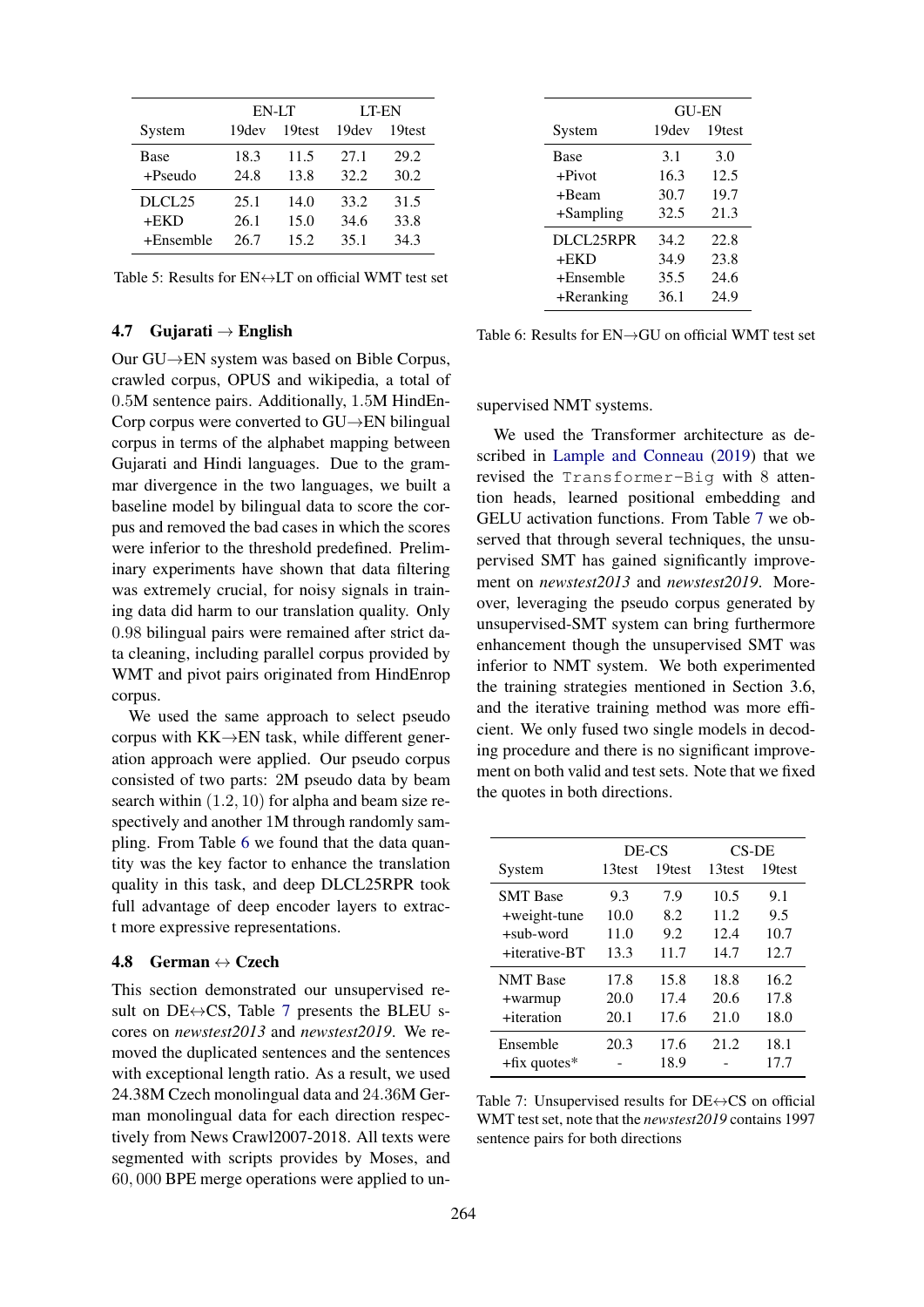# 5 Conclusion

This paper described all 13 tasks of NiuTrans systems in WMT19 news shared translation tasks including both supervised and unsupervised sub tracks, showing that we could adopt an universal training strategies to gain promising achievement. We built our final submissions considering two mainstreams:

- Neural architecture improvement by employing several deep self-attentional based models.
- Taking full advantage of both additional source and target monolingual data by knowledge distillation and back-translation, respectively.

In addition, a greed-based ensemble algorithm was helpful to search for a robust combination of models, and we adopted hypothesis combination strategy for more diverse re-ranking. Our systems performed strongly among all the constrained submissions: we ranked 1st in EN→KK, KK→EN and GU→EN respectively, and stayed Top-3 for the remained language pairs.

#### References

- <span id="page-8-4"></span>Mikel Artetxe, Gorka Labaka, and Eneko Agirre. 2019. An effective approach to unsupervised machine translation. *arXiv preprint arXiv:1902.01313*.
- <span id="page-8-6"></span>Ankur Bapna, Mia Chen, Orhan Firat, Yuan Cao, and Yonghui Wu. 2018. [Training deeper neural ma](https://www.aclweb.org/anthology/D18-1338)[chine translation models with transparent attention.](https://www.aclweb.org/anthology/D18-1338) In *Proceedings of the 2018 Conference on Empirical Methods in Natural Language Processing*, pages 3028–3033, Brussels, Belgium. Association for Computational Linguistics.
- <span id="page-8-13"></span>Colin Cherry and George Foster. 2012. Batch tuning strategies for statistical machine translation. In *Proceedings of the 2012 Conference of the North American Chapter of the Association for Computational Linguistics: Human Language Technologies*, pages 427–436. Association for Computational Linguistics.
- <span id="page-8-9"></span>Yongchao Deng, Shanbo Cheng, Jun Lu, Kai Song, Jingang Wang, Shenglan Wu, Liang Yao, Guchun Zhang, Haibo Zhang, Pei Zhang, Changfeng Zhu, and Boxing Chen. 2018. [Alibaba's neural machine](http://www.aclweb.org/anthology/W18-6408) [translation systems for wmt18.](http://www.aclweb.org/anthology/W18-6408) In *Proceedings of the Third Conference on Machine Translation, Volume 2: Shared Task Papers*, pages 372–380, Belgium, Brussels. Association for Computational Linguistics.
- <span id="page-8-1"></span>Sergey Edunov, Myle Ott, Michael Auli, and David Grangier. 2018. [Understanding back-translation at](https://www.aclweb.org/anthology/D18-1045) [scale.](https://www.aclweb.org/anthology/D18-1045) In *Proceedings of the 2018 Conference on Empirical Methods in Natural Language Processing*, pages 489–500, Brussels, Belgium. Association for Computational Linguistics.
- <span id="page-8-2"></span>Markus Freitag, Yaser Al-Onaizan, and Baskaran Sankaran. 2017. Ensemble distillation for neural machine translation. *arXiv preprint arXiv:1702.01802*.
- <span id="page-8-3"></span>Hany Hassan, Anthony Aue, Chang Chen, Vishal Chowdhary, Jonathan Clark, Christian Federmann, Xuedong Huang, Marcin Junczys-Dowmunt, William Lewis, Mu Li, et al. 2018. Achieving human parity on automatic chinese to english news translation. *arXiv preprint arXiv:1803.05567*.
- <span id="page-8-11"></span>Geoffrey Hinton, Oriol Vinyals, and Jeff Dean. 2015. Distilling the knowledge in a neural network. *arXiv preprint arXiv:1503.02531*.
- <span id="page-8-8"></span>Marcin Junczys-Dowmunt. 2018. [Microsoft's submis](http://www.aclweb.org/anthology/W18-6415)[sion to the wmt2018 news translation task: How i](http://www.aclweb.org/anthology/W18-6415) [learned to stop worrying and love the data.](http://www.aclweb.org/anthology/W18-6415) In *Proceedings of the Third Conference on Machine Translation, Volume 2: Shared Task Papers*, pages 429– 434, Belgium, Brussels. Association for Computational Linguistics.
- <span id="page-8-12"></span>Yoon Kim and Alexander M. Rush. 2016. [Sequence](https://doi.org/10.18653/v1/D16-1139)[level knowledge distillation.](https://doi.org/10.18653/v1/D16-1139) In *Proceedings of the 2016 Conference on Empirical Methods in Natural Language Processing*, pages 1317–1327, Austin, Texas. Association for Computational Linguistics.
- <span id="page-8-5"></span>Guillaume Lample and Alexis Conneau. 2019. Crosslingual language model pretraining. *arXiv: Computation and Language*.
- <span id="page-8-14"></span>Guillaume Lample, Myle Ott, Alexis Conneau, Ludovic Denoyer, and Marc'Aurelio Ranzato. 2018. Phrase-based & neural unsupervised machine translation. *arXiv preprint arXiv:1804.07755*.
- <span id="page-8-7"></span>Jimmy Lei Ba, Jamie Ryan Kiros, and Geoffrey E Hinton. 2016. Layer normalization. *arXiv preprint arXiv:1607.06450*.
- <span id="page-8-15"></span>Anthony Rousseau. 2013. Xenc: An open-source tool for data selection in natural language processing. *The Prague Bulletin of Mathematical Linguistics*, (100):73–82.
- <span id="page-8-10"></span>Rico Sennrich, Barry Haddow, and Alexandra Birch. 2016a. Edinburgh neural machine translation systems for wmt 16. *arXiv preprint arXiv:1606.02891*.
- <span id="page-8-0"></span>Rico Sennrich, Barry Haddow, and Alexandra Birch. 2016b. [Improving neural machine translation mod](https://doi.org/10.18653/v1/P16-1009)[els with monolingual data.](https://doi.org/10.18653/v1/P16-1009) In *Proceedings of the 54th Annual Meeting of the Association for Computational Linguistics (Volume 1: Long Papers)*, pages 86–96, Berlin, Germany. Association for Computational Linguistics.